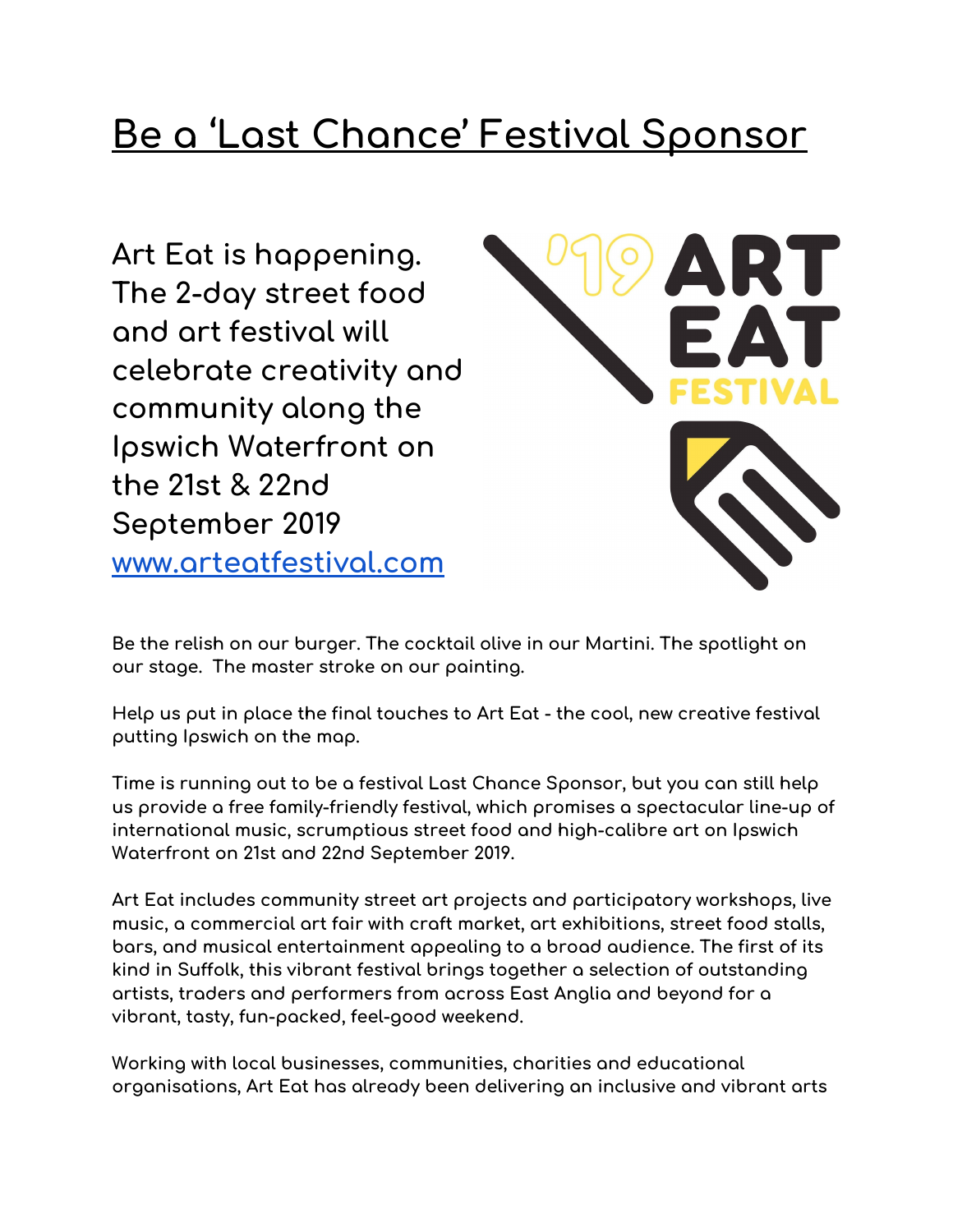**activity programme, including the completion of three community murals in town.**

### **Festival Funders:**

**Arts Council England - National Lottery Community Fund - Stop Loan Sharks Fund - Women's Centenary Fund - Essex Cultural Diversity Project**

### **Festival Sponsors:**

**Suffolk Chamber of Commerce, Ipswich Borough Council, Prettys Solicitors, Kent Blaxill, Healeys Printers, Digital Growth Hackers, Isaac Lords, Elma Glasgow Consulting**

### **Supporters:**

**University of Suffolk, Dance East, Quay Place, St Peters on the Waterfront, Association of British Ports, Suffolk County Council, Outrageous Cake Company, Ipswich Central, Suffolk Libraries**

**BBC Suffolk is Art Eat Festival's named media partner.**

### **Charity and Community Partners:**

**Karibu African Support Group, Anglo Chinese Cultural Exchange, Inside Out, Freedom Sounds Sound System, 4YP, Festival Bridge, Ipswich Community Media, Ipswich & Suffolk Racial Equality Council, Emmaus Suffolk, Suffolk MIND, YMCA Trinity Group, Inside Out**

# **Who will Art Eat Appeal to?**

**Art Eat is targeting a wide audience: people with a strong interest in enjoying life and finding new activities. Through our extensive media channels and partner networks we are engaging with seasoned arts and culture vultures, and people who have little or no experience of arts activities - and everyone in between.**

**We expect about 20,000 people to visit the festival over two days, and we're already receiving strong regional media interest.**

**Art Eat is more than a festival, it has strong community inclusion and social engagement principles and aims to appeal to and welcome those who need creative activity the most, together with established audiences, patrons and supporters of the arts.**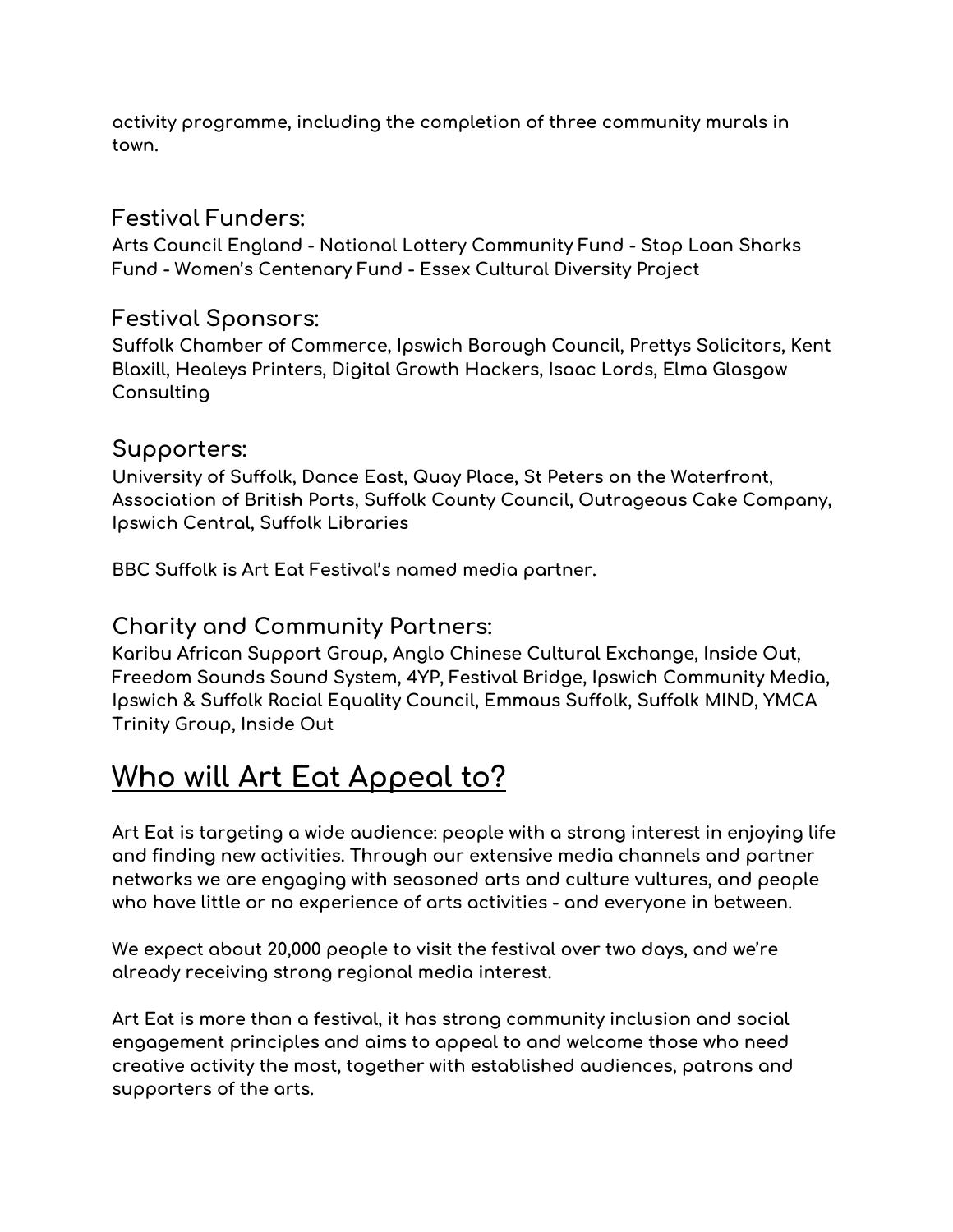**Art Eat will have a variety of attractions which will cater for all ages and economic groups, with a range of offerings to suit every budget, from unique fine art purchases to free creative activities.**

### **Benefits of Being an Art Eat Sponsor**

**Sponsoring Art Eat will associate your brand to this creative, socially-engaged event.**

**Your support will ensure that visitors enjoy a wealth of exciting experiences at the festival. Additionally, your brand will be associated with local community projects.**

**Art Eat is currently delivering a far-reaching marketing campaign across Suffolk and surrounding areas, we have direct links with the local press with many opportunities to generate coverage.**

**This is, literally, the last chance to contribute to the overall impact of the festival, which will benefit local residents and leave a positive impression on visitors to the town.**

**Below is the list of benefits, which Last Chance package sponsors will receive, include unique ways you can access the Art Eat audience.**

**We welcome your support, and we aim to include your creative ideas.**

# **'Last Chance' Sponsorship Package Deal**

### **£500**

**1. Your company logo and link on the festival website**

- **2. 2 x Invitations to the official opening ceremony on Saturday 21 st September**
- **3. Acknowledgement in future press releases**
- **4. Promotion on our social media channels**
- **6. Opportunity to create your own news stories**

# **Be the Cherry on our Icing**